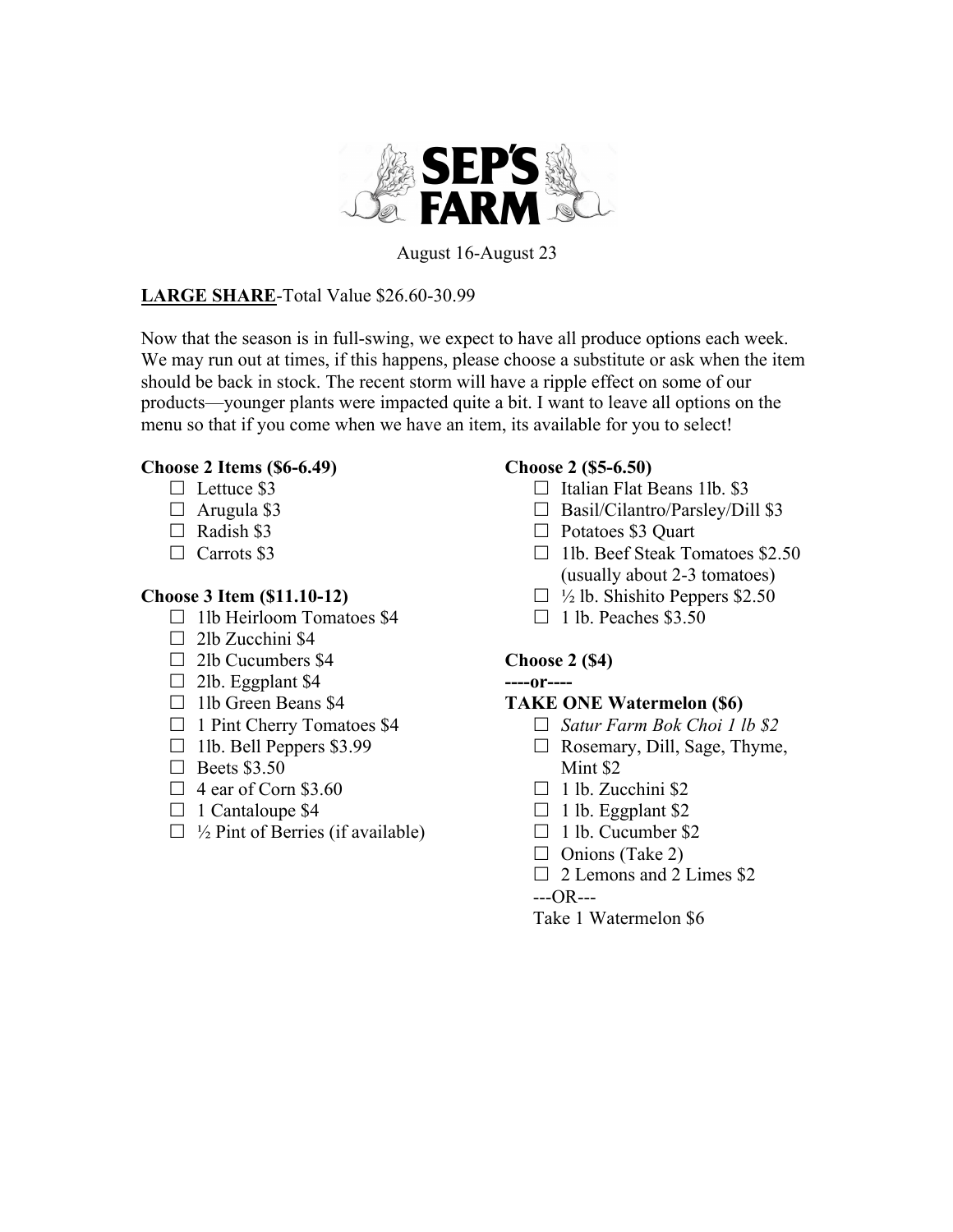

August 16-August 23

# **SMALL SHARE**-Total Value \$17.30-19.10

Now that the season is in full-swing, we expect to have all produce options each week. We may run out at times, if this happens, please choose a substitute or ask when the item should be back in stock. The recent storm will have a ripple effect on some of our products—younger plants were impacted quite a bit. I want to leave all options on the menu so that if you come when we have an item, its available for you to select!

#### **Choose 1 Item (\$3-3.60)**

- $\Box$  Lettuce \$3
- $\Box$  Arugula \$3
- $\Box$  Beets \$3.50
- $\Box$  4 ear of corn \$3.60

#### **Choose 2 Item (\$3.80-5)**

- £ *Satur Farm Bok Choi 1 lb \$2*
- $\Box$  1lb. Beef Steak Tomatoes \$2.50 (usually 2-3 tomatoes)
- $\Box$  Rosemary, Dill, Sage, Thyme, Mint \$2
- $\Box$  1 lb. Zucchini \$2
- $\Box$  1 lb. Cucumber \$2
- $\Box$  1lb. Eggplant \$2
- $\Box$  2 ear of corn \$1.80
- £ *Onions (Take 2)*
- £ *2 Lemon/2 Lime \$2*

# **Choose 2 Items (\$6.50) ---OR---**

## **Take 1 Watermelon (\$6)**

- $\Box$  Radish \$3
- $\Box$  Carrots \$3
- $\Box$  Italian Flat Beans 11b. \$3
- $\Box$  Basil/Cilantro/Parsley \$3
- $\Box$  Scallions \$3
- $\Box$  Potatoes \$3 Quart
- $\Box$  1 lb. Peaches \$3.50

#### **Choose 1 (\$4)**

- $\square$  1lb. Heirloom Tomatoes
- $\Box$  ½ pint Berries \$4 (if available)
- $\Box$  1 Cantaloupe \$4
- $\Box$  1 lb Green Beans \$4
- $\Box$  2lb Zucchini \$4
- $\Box$  2lb Cucumbers \$4
- $\Box$  2lb Eggplant \$4
- $\Box$  Pint Cherry Tomatoes \$4
- $\Box$  1lb. Bell Peppers \$4